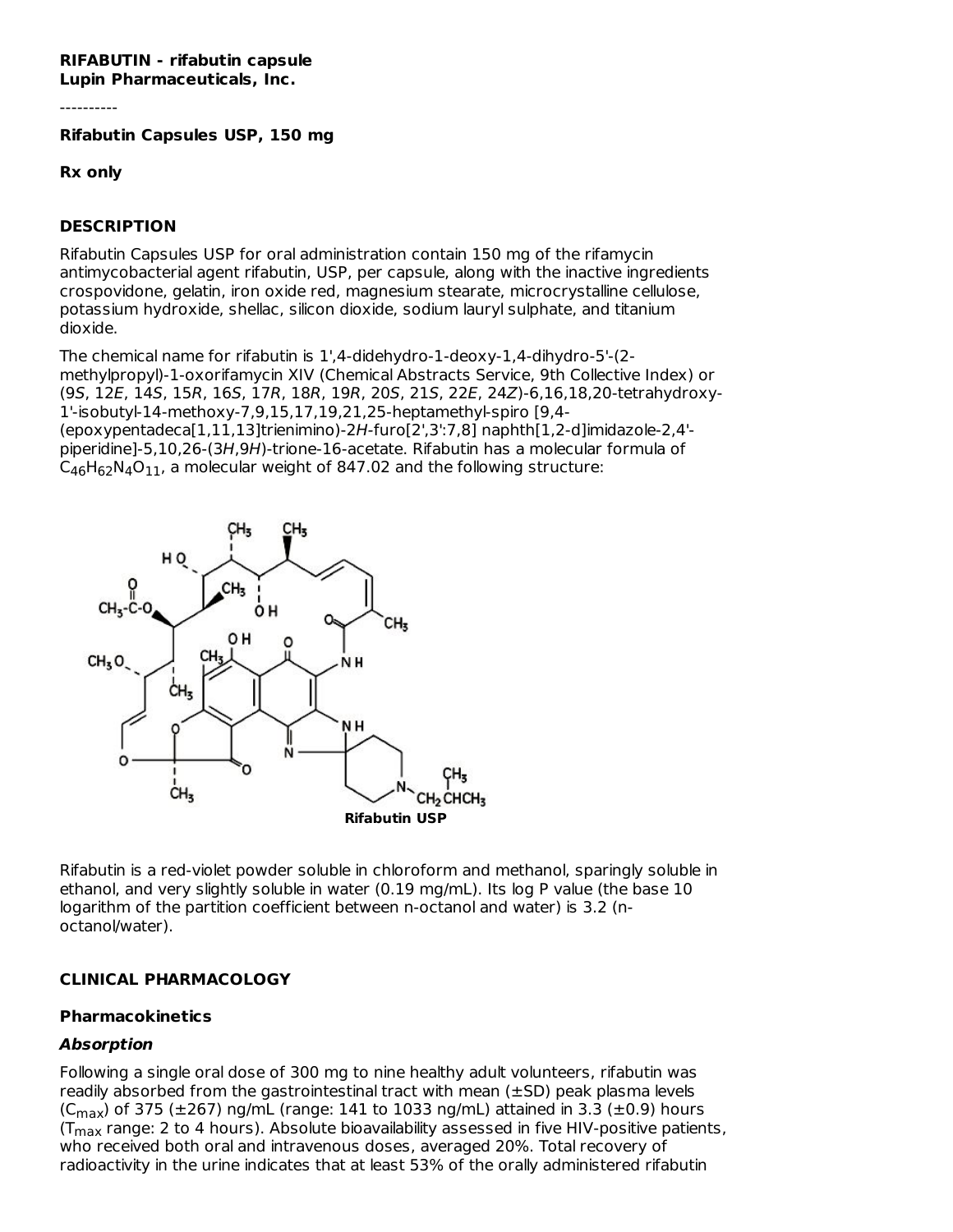dose is absorbed from the gastrointestinal tract. The bioavailability of rifabutin from the capsule dosage form, relative to an oral solution, was 85% in 12 healthy adult volunteers. High-fat meals slow the rate without influencing the extent of absorption from the capsule dosage form. Plasma concentrations post-C<sub>max</sub> declined in an apparent biphasic manner. Pharmacokinetic dose-proportionality was established over the 300 mg to 600 mg dose range in nine healthy adult volunteers (crossover design) and in 16 early symptomatic human immunodeficiency virus (HIV)-positive patients over a 300 mg to 900 mg dose range.

# **Distribution**

Due to its high lipophilicity, rifabutin demonstrates a high propensity for distribution and intracellular tissue uptake. Following intravenous dosing, estimates of apparent steadystate distribution volume (9.3  $\pm$  1.5 L/kg) in five HIV-positive patients exceeded total body water by approximately 15-fold. Substantially higher intracellular tissue levels than those seen in plasma have been observed in both rat and man. The lung-to-plasma concentration ratio, obtained at 12 hours, was approximately 6.5 in four surgical patients who received an oral dose. Mean rifabutin steady-state trough levels (C<sub>p, min</sub>ss; 24-hour post-dose) ranged from 50 to 65 ng/mL in HIV-positive patients and in healthy adult volunteers. About 85% of the drug is bound in a concentration-independent manner to plasma proteins over a concentration range of 0.05 to 1 mcg/mL. Binding does not appear to be influenced by renal or hepatic dysfunction. Rifabutin was slowly eliminated from plasma in seven healthy adult volunteers, presumably because of distribution-limited elimination, with a mean terminal half-life of 45 ( $\pm$  17) hours (range: 16 to 69 hours). Although the systemic levels of rifabutin following multiple dosing decreased by 38%, its terminal half-life remained unchanged.

# **Metabolism**

Of the five metabolites that have been identified, 25-O-desacetyl and 31-hydroxy are the most predominant, and show a plasma metabolite:parent area under the curve ratio of 0.10 and 0.07, respectively. The former has an activity equal to the parent drug and contributes up to 10% to the total antimicrobial activity.

# **Excretion**

A mass-balance study in three healthy adult volunteers with  $^{14}$ C-labeled rifabutin showed that 53% of the oral dose was excreted in the urine, primarily as metabolites. About 30% of the dose is excreted in the feces. Mean systemic clearance (CL<sub>s</sub>/F) in healthy adult volunteers following a single oral dose was  $0.69 \ (\pm 0.32)$  L/hr/kg (range: 0.46 to 1.34 L/hr/kg). Renal and biliary clearance of unchanged drug each contribute approximately 5% to  $\mathsf{CL}_{\mathsf{S}}\mathsf{/F}.$ 

# **Pharmacokinetics in Special Populations**

# **Geriatric**

Compared to healthy volunteers, steady-state kinetics of rifabutin are more variable in elderly patients (>70 years).

# **Pediatric**

The pharmacokinetics of rifabutin have not been studied in subjects under 18 years of age.

# **Renal Impairment**

The disposition of rifabutin (300 mg) was studied in 18 patients with varying degrees of renal function. Area under plasma concentration time curve (AUC) increased by about 71% in patients with severe renal impairment (creatinine clearance below 30 mL/min) compared to patients with creatinine clearance (Cr<sub>cl</sub>) between 61 to 74 mL/min. In patients with mild to moderate renal impairment (Cr<sub>cl</sub> between 30 to 61 mL/min), the AUC increased by about 41%. In patients with severe renal impairment, carefully monitor for rifabutin associated adverse events. A reduction in the dosage of rifabutin is recommended for patients with Cr<sub>cl</sub> <30 mL/min if toxicity is suspected *(see Dosage and* Administration).

# **Hepatic Impairment**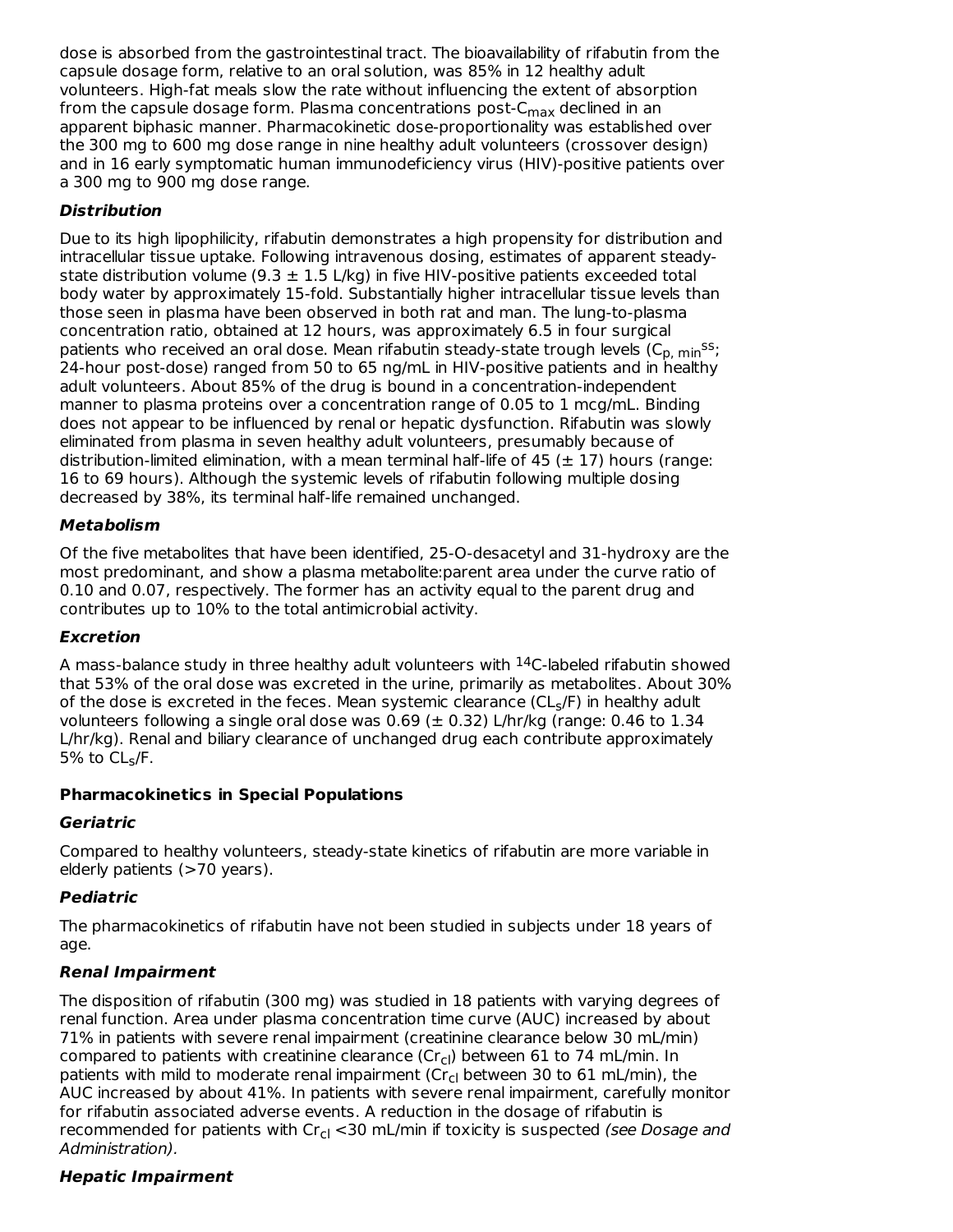Mild hepatic impairment does not require a dose modification. The pharmacokinetics of rifabutin in patients with moderate and severe hepatic impairment is not known.

### **Malabsorption in HIV-Infected Patients**

Alterations in gastric pH due to progressing HIV disease has been linked with malabsorption of some drugs used in HIV-positive patients (e.g., rifampin, isoniazid). Drug serum concentrations data from AIDS patients with varying disease severity (based on CD4+ counts) suggests that rifabutin absorption is not influenced by progressing HIV disease.

### **Drug-Drug Interactions** (see also Precautions-Drug Interactions)

Multiple dosing of rifabutin has been associated with induction of hepatic metabolic enzymes of the CYP3A subfamily. Rifabutin's predominant metabolite (25-desacetyl rifabutin: LM565), may also contribute to this effect. Metabolic induction due to rifabutin is likely to produce a decrease in plasma concentrations of concomitantly administered drugs that are primarily metabolized by the CYP3A enzymes. Similarly concomitant medications that competitively inhibit the CYP3A activity may increase plasma concentrations of rifabutin.

# **CLINICAL STUDIES**

Two randomized, double-blind clinical trials (Study 023 and Study 027) compared rifabutin (300 mg/day) to placebo in patients with CDC-defined AIDS and CD4 counts ≤200 cells/µL. These studies accrued patients from 2/90 through 2/92. Study 023 enrolled 590 patients, with a median CD4 cell count at study entry of 42 cells/µL (mean 61). Study 027 enrolled 556 patients with a median CD4 cell count at study entry of 40 cells/µL (mean 58).

Endpoints included the following:

(1) MAC bacteremia, defined as at least one blood culture positive for Mycobacterium avium complex (MAC) bacteria.

(2) Clinically significant disseminated MAC disease, defined as MAC bacteremia accompanied by signs or symptoms of serious MAC infection, including one or more of the following: fever, night sweats, rigors, weight loss, worsening anemia, and/or elevations in alkaline phosphatase.

(3) Survival.

# **MAC Bacteremia**

Participants who received rifabutin were one-third to one-half as likely to develop MAC bacteremia as were participants who received placebo. These results were statistically significant (Study 023:  $p < 0.001$ ; Study 027:  $p = 0.002$ ).

In Study 023, the one-year cumulative incidence of MAC bacteremia, on an intent to treat basis, was 9% for patients randomized to rifabutin and 22% for patients randomized to placebo. In Study 027, these rates were 13% and 28% for patients receiving rifabutin and placebo, respectively.

Most cases of MAC bacteremia (approximately 90% in these studies) occurred among participants whose CD4 count at study entry was ≤100 cells/µL. The median and mean CD4 counts at onset of MAC bacteremia were 13 cells/µL and 24 cells/µL, respectively. These studies did not investigate the optimal time to begin MAC prophylaxis.

# **Clinically Significant Disseminated MAC Disease**

In association with the decreased incidence of bacteremia, patients on rifabutin showed reductions in the signs and symptoms of disseminated MAC disease, including fever, night sweats, weight loss, fatigue, abdominal pain, anemia, and hepatic dysfunction.

# **Survival**

The one-year survival rates in Study 023 were 77% for the group receiving rifabutin and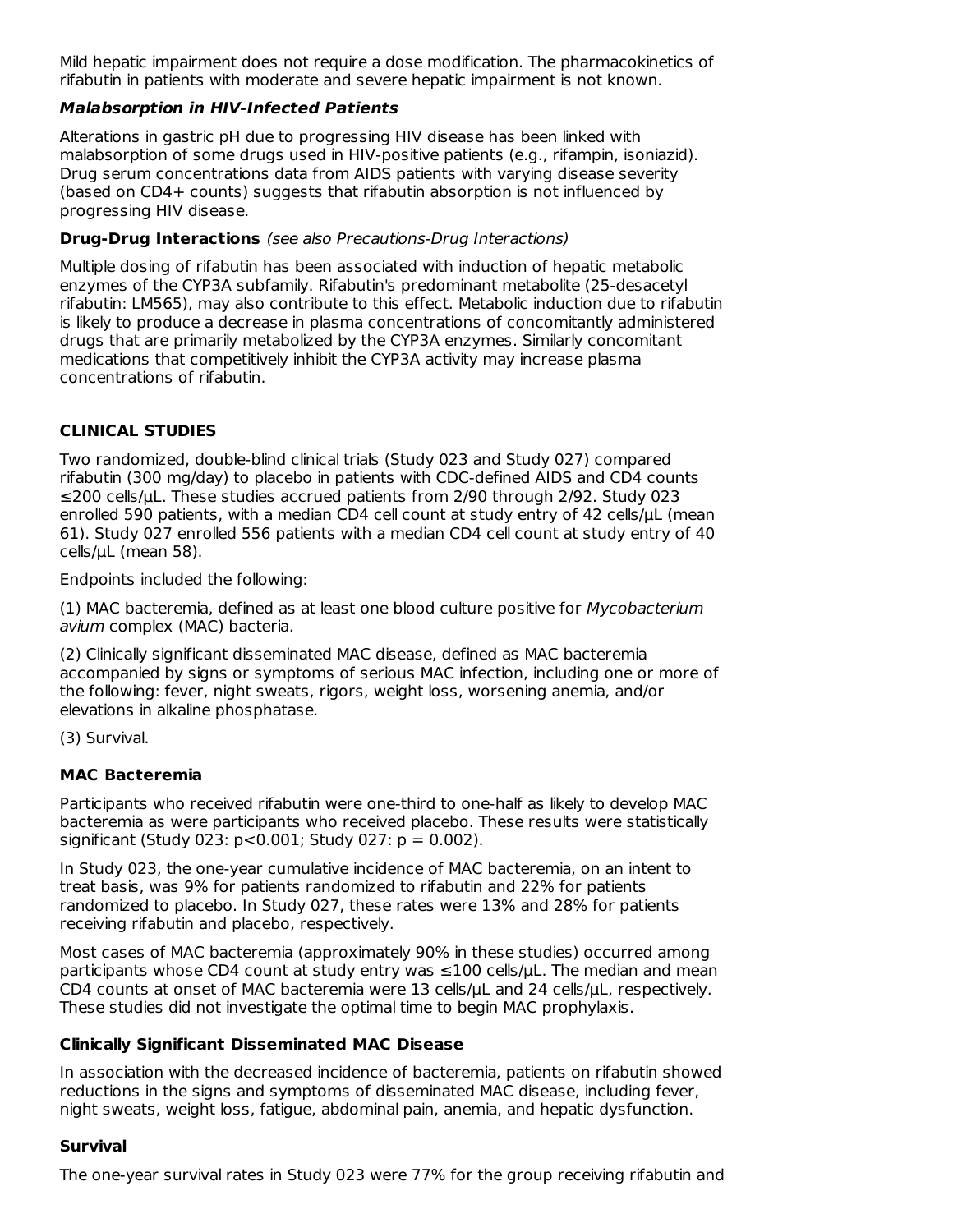77% for the placebo group. In Study 027, the one-year survival rates were 77% for the group receiving rifabutin and 70% for the placebo group.

These differences were not statistically significant.

### **Microbiology**

#### **Mechanism of Action**

Rifabutin inhibits DNA-dependent RNA polymerase in susceptible strains of Escherichia coli and Bacillus subtilis but not in mammalian cells. In resistant strains of E. coli, rifabutin, like rifampin, did not inhibit this enzyme. It is not known whether rifabutin inhibits DNA-dependent RNA polymerase in Mycobacterium avium or in M. intracellulare which comprise M. avium complex (MAC).

### **Susceptibility Testing**

For specific information regarding susceptibility test interpretive criteria and associated test methods and quality control standards recognized by FDA for this drug, please see: https://www.fda.gov/STIC.

### **INDICATIONS AND USAGE**

Rifabutin capsules USP are indicated for the prevention of disseminated Mycobacterium avium complex (MAC) disease in patients with advanced HIV infection.

### **CONTRAINDICATIONS**

Rifabutin capsules are contraindicated in patients who have had clinically significant hypersensitivity to rifabutin or to any other rifamycins.

### **WARNINGS**

#### **Tuberculosis**

Rifabutin capsules must not be administered for MAC prophylaxis to patients with active tuberculosis. Patients who develop complaints consistent with active tuberculosis while on prophylaxis with rifabutin should be evaluated immediately, so that those with active disease may be given an effective combination regimen of anti-tuberculosis medications. Administration of rifabutin as a single agent to patients with active tuberculosis is likely to lead to the development of tuberculosis that is resistant both to rifabutin and to rifampin.

There is no evidence that rifabutin is an effective prophylaxis against M. tuberculosis. Patients requiring prophylaxis against both M. tuberculosis and Mycobacterium avium complex may be given isoniazid and rifabutin concurrently.

Tuberculosis in HIV-positive patients is common and may present with atypical or extrapulmonary findings. Patients are likely to have a nonreactive purified protein derivative (PPD) despite active disease. In addition to chest X-ray and sputum culture, the following studies may be useful in the diagnosis of tuberculosis in the HIV-positive patient: blood culture, urine culture, or biopsy of a suspicious lymph node.

### **MAC Treatment with Clarithromycin**

When rifabutin is used concomitantly with clarithromycin for MAC treatment, a decreased dose of rifabutin is recommended due to the increase in plasma concentrations of rifabutin (see Precautions-Drug Interactions, Table 2).

### **Hypersensitivity and Related Reactions**

Hypersensitivity reactions may occur in patients receiving rifamycins. Signs and symptoms of these reactions may include hypotension, urticaria, angioedema, acute bronchospasm, conjunctivitis, thrombocytopenia, neutropenia or flu-like syndrome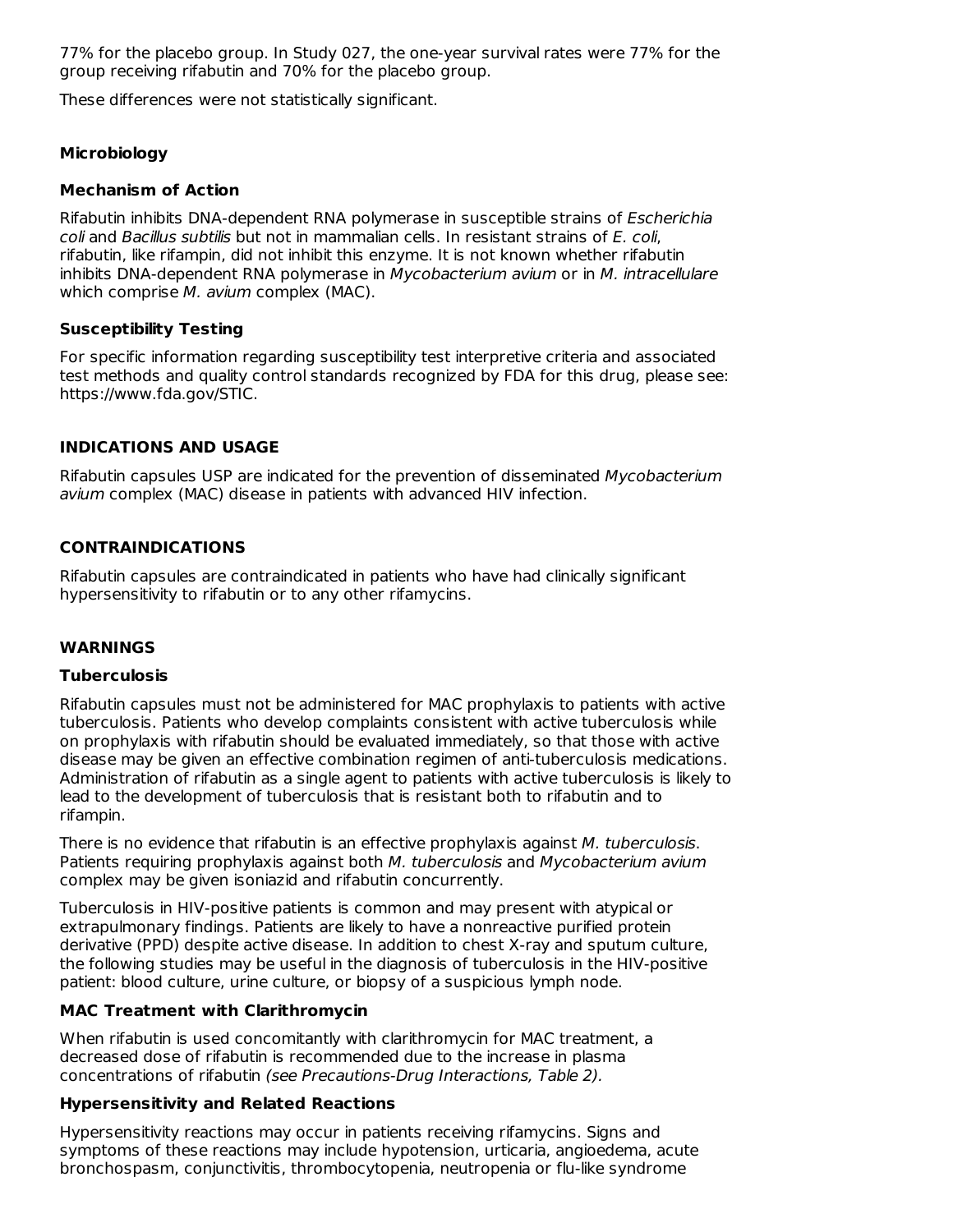(weakness, fatigue, muscle pain, nausea, vomiting, headache, fever, chills, aches, rash, itching, sweats, dizziness, shortness of breath, chest pain, cough, syncope, palpitations). There have been reports of anaphylaxis with the use of rifamycins.

Monitor patients receiving rifabutin therapy for signs and/or symptoms of hypersensitivity reactions. If these symptoms occur, administer supportive measures and discontinue rifabutin.

# **Uveitis**

Due to the possible occurrence of uveitis, patients should also be carefully monitored when rifabutin is given in combination with clarithromycin (or other macrolides) and/or fluconazole and related compounds (see Precautions-Drug Interactions, Table 2). If uveitis is suspected, the patient should be referred to an ophthalmologist and, if considered necessary, treatment with rifabutin should be suspended (see also Adverse Reactions).

### **Clostridioides difficile Associated Diarrhea**

Clostridioides difficile associated diarrhea (CDAD) has been reported with use of nearly all antibacterial agents, including rifabutin capsules, and may range in severity from mild diarrhea to fatal colitis. Treatment with antibacterial agents alters the normal flora of the colon leading to overgrowth of C. difficile.

C. difficile produces toxins A and B which contribute to the development of CDAD. Hypertoxin producing strains of C. difficile cause increased morbidity and mortality, as these infections can be refractory to antimicrobial therapy and may require colectomy. CDAD must be considered in all patients who present with diarrhea following antibacterial use. Careful medical history is necessary since CDAD has been reported to occur over two months after the administration of antibacterial agents.

If CDAD is suspected or confirmed, ongoing antibacterial use not directed against C. difficile may need to be discontinued. Appropriate fluid and electrolyte management, protein supplementation, antibacterial treatment of C. difficile, and surgical evaluation should be instituted as clinically indicated.

### **Severe Cutaneous Adverse Reactions**

There have been reports of severe cutaneous adverse reactions (SCAR), such as Stevens-Johnson syndrome (SJS), toxic epidermal necrolysis (TEN), drug reaction with eosinophilia and systemic symptoms (DRESS), and acute generalized exanthematous pustulosis (AGEP) associated with rifabutin (see **ADVERSE REACTIONS**).

If patients develop a skin rash they should be monitored closely, and rifabutin discontinued if lesions progress. Specifically, for DRESS, a multi-system potential lifethreatening SCAR, time to onset of the first symptoms may be prolonged. DRESS is a clinical diagnosis, and its clinical presentation remains the basis for decision making. An early withdrawal of rifabutin is essential because of the syndrome's mortality and visceral involvement (e.g., liver, bone marrow or kidney).

# **Antiretroviral Drug Interactions**

Protease inhibitors act as substrates or inhibitors of CYP3A4 mediated metabolism. Therefore, due to significant drug-drug interactions between protease inhibitors and rifabutin, their concomitant use should be based on the overall assessment of the patient and a patient-specific drug profile. The concomitant use of protease inhibitors may require at least a 50% reduction in rifabutin dose, and depending on the protease inhibitor, an adjustment of the antiretroviral drug dose. Increased monitoring for adverse events is recommended when using these drug combinations (see Precautions-Drug Interactions).

Rifabutin is a CYP3A inducer. Co-administration with antiretroviral drugs metabolized by CYP3A, including but not limited to products containing bictegravir, rilpivirine, or doravirine may decrease plasma concentrations of those antiretroviral drugs, which may lead to loss of virologic response and possible development of resistance. Therefore, coadministration with antiretroviral drugs metabolized by CYP3A is not recommended or there may be a need to increase the dose of antiretroviral drugs (see Precautions-Drug Interactions).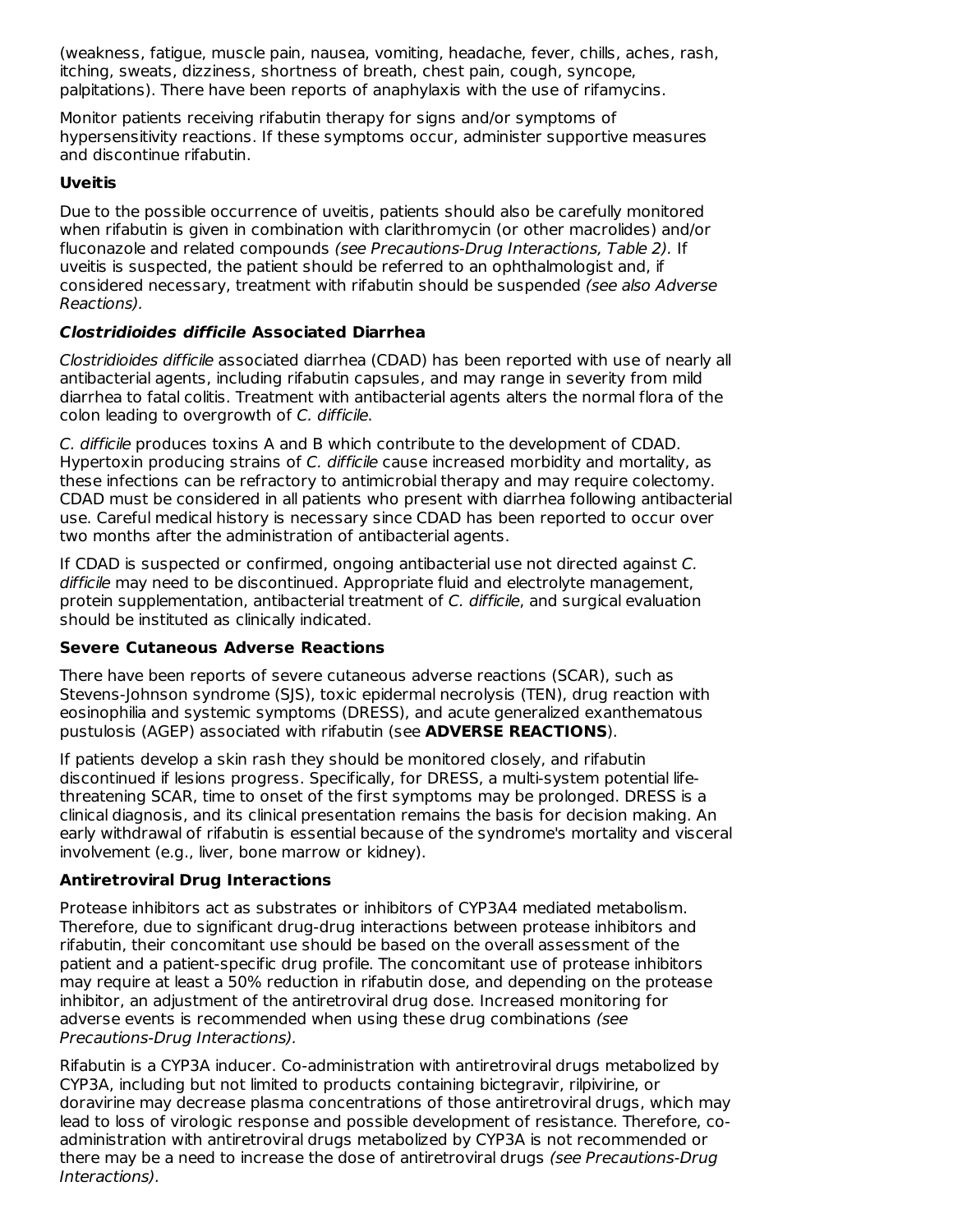For further recommendations, please refer to the most recent prescribing information of the antiretrovirals or contact the specific manufacturer.

# **PRECAUTIONS**

### **General**

Because treatment with rifabutin capsules may be associated with neutropenia, and more rarely thrombocytopenia, physicians should consider obtaining hematologic studies periodically in patients receiving prophylaxis with rifabutin.

### **Information for Patients**

Patients should be advised of the signs and symptoms of both MAC and tuberculosis, and should be instructed to consult their physicians if they develop new complaints consistent with either of these diseases. In addition, since rifabutin may rarely be associated with myositis and uveitis, patients should be advised to notify their physicians if they develop signs or symptoms suggesting either of these disorders.

Urine, feces, saliva, sputum, perspiration, tears, and skin may be colored brown-orange with rifabutin and some of its metabolites. Soft contact lenses may be permanently stained. Patients to be treated with rifabutin should be made aware of these possibilities.

Diarrhea is a common problem caused by antibacterials which usually ends when the antibacterial is discontinued. Sometimes after starting treatment with antibacterials, patients can develop watery and bloody stools (with or without stomach cramps and fever) even as late as two or more months after having taken the last dose of the antibacterial. If this occurs, patients should contact their physician as soon as possible.

# **Drug Interactions**

# **Effect of Rifabutin on the Pharmacokinetics of Other Drugs**

Rifabutin induces CYP3A enzymes and therefore may reduce the plasma concentrations of drugs metabolized by those enzymes. This effect may reduce the efficacy of standard doses of such drugs, which include itraconazole, clarithromycin, and saquinavir.

# **Effect of Other Drugs on Rifabutin Pharmacokinetics**

Some drugs that inhibit CYP3A may significantly increase the plasma concentration of rifabutin. Therefore, carefully monitor for rifabutin associated adverse events in those patients also receiving CYP3A inhibitors, which include fluconazole and clarithromycin. In some cases, the dosage of rifabutin may need to be reduced when it is coadministered with CYP3A inhibitors.

Table 2 summarizes the results and magnitude of the pertinent drug interactions assessed with rifabutin. The clinical relevance of these interactions and subsequent dose modifications should be judged in light of the population studied, severity of the disease, patient's drug profile, and the likely impact on the risk/benefit ratio.

| <b>Coadministered</b><br>drug | <b>Dosing</b><br>regimen of<br>coadministeredof<br>drug  | <b>Dosing</b><br> rifabutin <sup> (n)</sup> | Study<br>$ regimen $ populationon                           | <b>Effect</b><br>rifabutindrug | <b>Effect on</b>                                      | coadministeredRecommendation                                                           |
|-------------------------------|----------------------------------------------------------|---------------------------------------------|-------------------------------------------------------------|--------------------------------|-------------------------------------------------------|----------------------------------------------------------------------------------------|
| <b>ANTIRETROVIRALS</b>        |                                                          |                                             |                                                             |                                |                                                       |                                                                                        |
| Amprenavir                    | 1200 mg twice a 300 mg<br>day for 10 days $\vert$ once a | day for<br>10 days                          | Healthy<br>male<br>subjects (6) $\uparrow$ C <sub>max</sub> | 1 AUC<br>by 193%,<br>by 119%   |                                                       | Reduce rifabutin dose<br>by at least 50%.<br>Monitor closely for<br>adverse reactions. |
| Bictegravir                   | 75 mg once a<br>lday                                     | 300 mg<br>once a                            | Healthy<br>subjects                                         | ND.                            | ↓ AUC by 38,<br>$\downarrow$ C <sub>min</sub> by 56%, | Co-administration of<br>Rifabutin with Biktarvy                                        |

# **Table 2: Rifabutin Interaction Studies**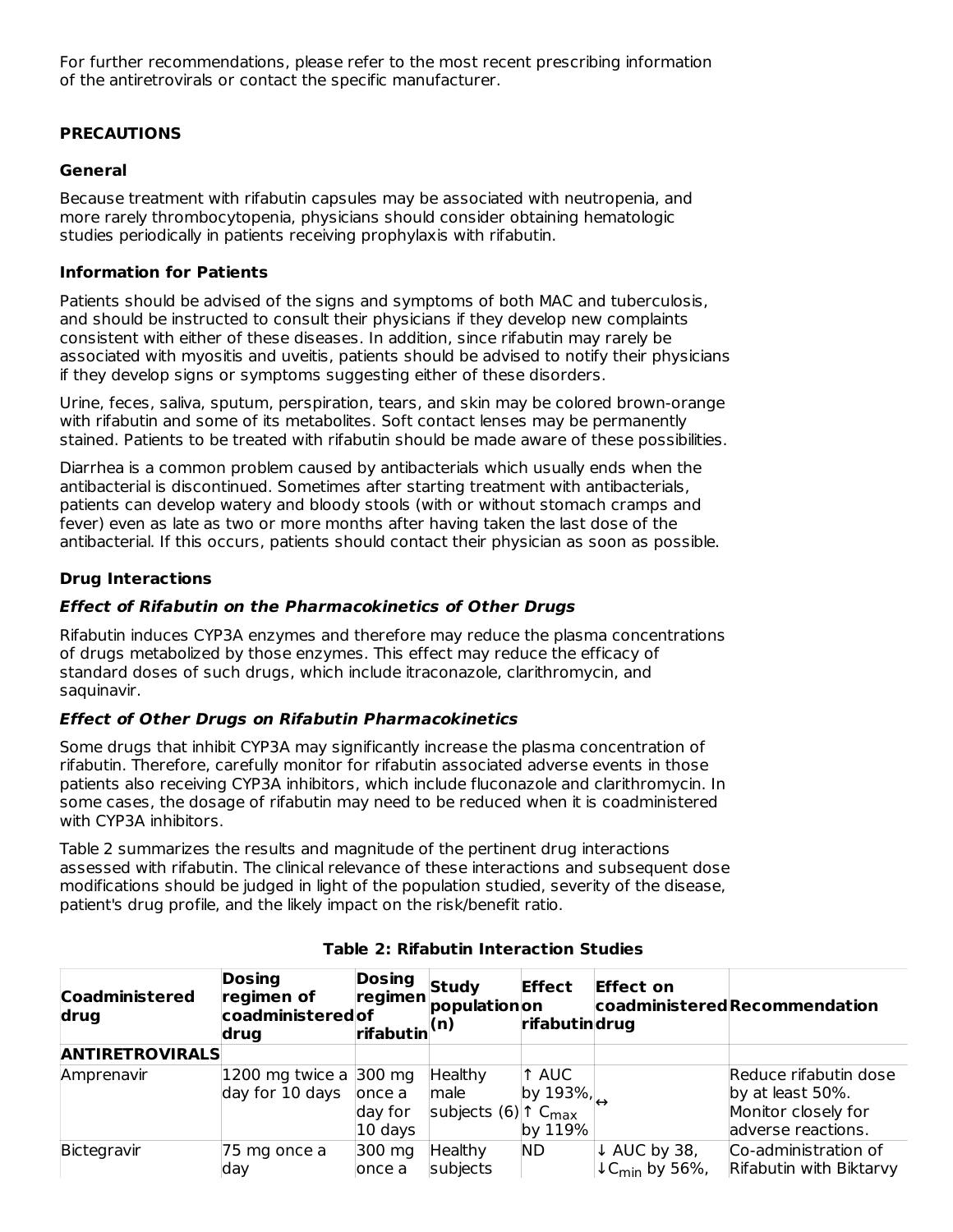|                             |                                                                                 | day<br>(fasted)                                   |                                      |                                                                               | $LC_{\text{max}}$ by 20%                                                                                 | (bictegravir/<br>emtricitabin/tenofovir<br>alafenamide) is not<br>recommended due to<br>an expected decrease<br>in tenofovir<br>alafenamide in addition<br>to the reported<br>reduction in<br>bictegravir. Refer to<br>Biktarvy prescribing<br>information for<br>additional information |
|-----------------------------|---------------------------------------------------------------------------------|---------------------------------------------------|--------------------------------------|-------------------------------------------------------------------------------|----------------------------------------------------------------------------------------------------------|------------------------------------------------------------------------------------------------------------------------------------------------------------------------------------------------------------------------------------------------------------------------------------------|
| Delavirdine                 | 400 mg three<br>times a day                                                     | 300 mg<br>once a<br>day                           | HIV-<br>infected<br>patients (7)     | 1 AUC<br>by 230%,<br>$\uparrow$ C <sub>max</sub><br>by 128%                   | ↓ AUC by 80%,<br>$\downarrow$ C <sub>max</sub> by 75%,<br>$\downarrow$ C <sub>min</sub> by 17%           | <b>CONTRAINDICATED</b>                                                                                                                                                                                                                                                                   |
| Didanosine                  | 167 or 250 mg<br>twice a day for<br>12 days                                     | 300 or<br>600 mg<br>once a<br>day for<br>12 days  | HIV-<br>infected<br>patients<br>(11) | $\leftrightarrow$                                                             | $\leftrightarrow$                                                                                        |                                                                                                                                                                                                                                                                                          |
| Doravirine                  | 100 mg single<br>dose                                                           | 300 mg<br>once a<br>day for<br>16 days            | <b>Healthy</b><br>subjects<br>(12)   | <b>ND</b>                                                                     | ↓ 50% in AUC,<br>$\downarrow$ 68% in C <sub>24</sub><br>$\leftrightarrow$ in C <sub>max</sub>            | If concomitant use is<br>necessary, increase<br>the doravirine dosage<br>as instructed in<br>doravirine-containing<br>product prescribing<br>information.                                                                                                                                |
| Fosamprenavir/<br>ritonavir | 700 mg twice a<br>day plus ritonavir every<br>100 mg twice a<br>day for 2 weeks | 150 mg<br>other<br>day for 2<br>weeks             | <b>Healthy</b><br>subjects<br>(15)   | $\leftrightarrow$ AUC <sup>a</sup><br>$\downarrow$ C <sub>max</sub><br>by 15% | 1 AUC by 35% <sup>b</sup> ,<br>$\uparrow$ C <sub>max</sub> by 36%,<br>$\uparrow$ C <sub>min</sub> by 36% | Reduce rifabutin dose<br>by at least 75% (to a<br>maximum 150 mg<br>every other day or<br>three times per week)<br>when given with<br>fosamprenavir/ritonavir<br>combination.                                                                                                            |
| Indinavir                   | 800 mg three<br>times a day for<br>10 days                                      | 300 mg<br>once a<br>day for<br>10 days            | Healthy<br>subjects<br>(10)          | 1 AUC<br>↑ Cmax<br>by 134%                                                    | ↓ AUC by 34%,<br>by 173%, $\downarrow$ C <sub>max</sub> by 25%,<br>$\downarrow$ C <sub>min</sub> by 39%  | Reduce rifabutin dose<br>by 50%, and increase<br>indinavir dose from<br>800 mg to 1000 mg<br>three times.                                                                                                                                                                                |
| Lopinavir/<br>ritonavir     | 400/100 mg<br>twice a day for<br>20 days                                        | 150 mg<br>once a<br>day for<br>10 days            | <b>Healthy</b><br>subjects<br>(14)   | 1 AUC<br>by<br>203% <sup>c</sup><br>$\downarrow$ C <sub>max</sub><br>by 112%  | $\leftrightarrow$                                                                                        | Reduce rifabutin dose<br>by at least 75% (to a<br>maximum 150 mg<br>every other day or<br>three times per week)<br>when given with<br>lopinavir/ritonavir<br>combination. Monitor<br>closely for adverse<br>reactions. Reduce<br>rifabutin dosage<br>further, as needed.                 |
| Saquinavir/ritonavir        | 1000/100 mg<br>twice a day for<br>14 or 22 days                                 | 150 mg<br>every 3<br>days for<br>21 to 22<br>days | <b>Healthy</b><br>subjects           | 1 AUC<br>by 53% d<br>$\uparrow$ $C_{\text{max}}$<br>by 88%<br>$(n=11)$        | ↓ AUC by 13%,<br>$\downarrow$ C <sub>max</sub> by 15%,<br>$(n=19)$                                       | Reduce rifabutin dose<br>by at least 75% (to a<br>maximum 150 mg<br>every other day or<br>three times per week)<br>when given with<br>saquinavir/ritonavir                                                                                                                               |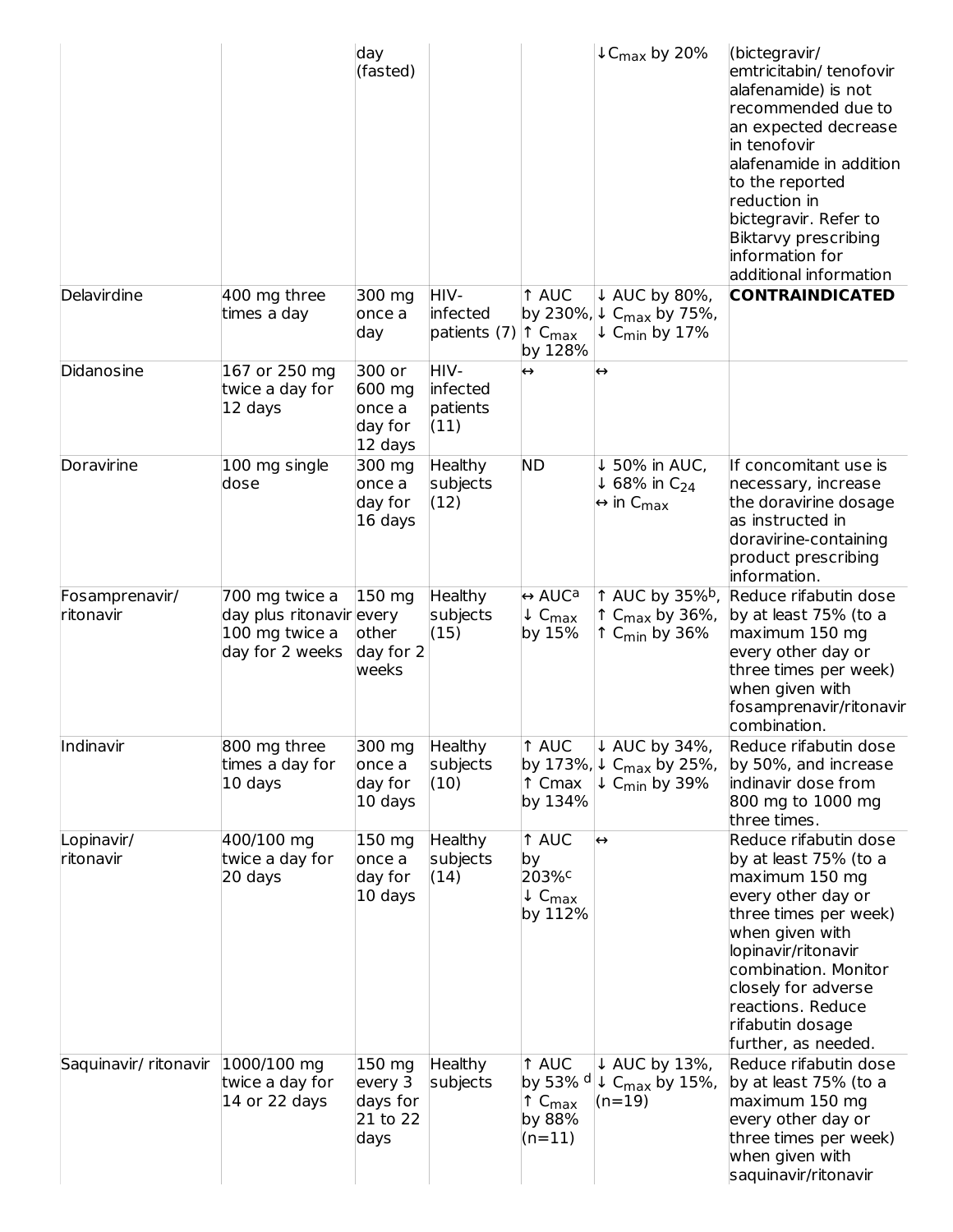|                       |                                                     |                                                 |                                         |                                                                        |                                                                                                | combination. Monitor<br>closely for adverse<br>reactions.                                                                                                                                                                                                                                                                                    |
|-----------------------|-----------------------------------------------------|-------------------------------------------------|-----------------------------------------|------------------------------------------------------------------------|------------------------------------------------------------------------------------------------|----------------------------------------------------------------------------------------------------------------------------------------------------------------------------------------------------------------------------------------------------------------------------------------------------------------------------------------------|
| Rilpivirine           | 25 mg once a<br>day                                 | 300 mg<br>once a<br>day                         | <b>Healthy</b><br>subjects<br>(18)      | <b>ND</b>                                                              | ↓ AUC by 42%,<br>$\downarrow$ C <sub>min</sub> by 48%,<br>$\downarrow$ C <sub>max</sub> by 31% | Co-administration of<br>Rifabutin with Odefsey<br>(rilpivirine/tenofovir<br>alafenamide/<br>emtricitabine) is not<br>recommended, due to<br>an expected decrease<br>in tenofovir<br>alafenamide in addition<br>to the reported<br>reduction in rilpivirine.<br>Refer to Odefsey<br>prescribing information<br>for additional<br>information. |
| Ritonavir             | 500 mg twice a<br>day for 10 days                   | 150 mg<br>once a<br>day for<br>16 days          | <b>Healthy</b><br>subjects (5) by 300%, | 1 AUC<br>$\uparrow$ C <sub>max</sub><br>by 150%                        | <b>ND</b>                                                                                      | Reduce rifabutin dose<br>by at least 75% (to a<br>maximum 150 mg<br>every other day or<br>three times per week)<br>when given with<br>lopinavir/ritonavir<br>combination. Monitor<br>closely for adverse<br>reactions. Reduce<br>rifabutin dosage<br>further, as needed.                                                                     |
| Tipranavir/ ritonavir | 500/200 twice a 150 mg<br>day for 15 doses single   | dose                                            | <b>Healthy</b><br>subjects<br>(20)      | 1 AUC<br>by 190%,<br>$\uparrow$ $C_{\text{max}}$<br>by 70%             | $\leftrightarrow$                                                                              | Reduce rifabutin dose<br>by at least 75% (to a<br>maximum 150 mg<br>every other day or<br>three times per week)<br>when given with<br>tipranavir/ritonavir<br>combination. Monitor<br>closely for adverse<br>reactions. Reduce<br>rifabutin dosage<br>further, as needed.                                                                    |
| Nelfinavir            | 1250 mg twice a $ 150$ mg<br>day for 7 to 8<br>days | once a<br>day for 8 patients<br>days            | HIV-<br>infected<br>(11)                | 1 AUC<br>by 83%, <sup>e</sup><br>$\uparrow$ C <sub>max</sub><br>by 19% | $\leftrightarrow$                                                                              | Reduce rifabutin dose<br>by 50% (to 150 mg<br>once a day) and<br>increase the nelfinavir<br>dose to 1250 mg twice<br>a day                                                                                                                                                                                                                   |
| Zidovudine            | 100 or 200 mg<br>every four hours 450 mg            | 300 or<br>once a<br>day                         | HIV-<br>infected<br>patients<br>(16)    | $\leftrightarrow$                                                      | ↓ AUC by 32%,<br>$\downarrow$ C <sub>max</sub> by 48%                                          | Because zidovudine<br>levels remained within<br>the therapeutic range<br>during<br>coadministration of<br>rifabutin, dosage<br>adjustments are not<br>necessary.                                                                                                                                                                             |
| <b>ANTIFUNGALS</b>    |                                                     |                                                 |                                         |                                                                        |                                                                                                |                                                                                                                                                                                                                                                                                                                                              |
| Fluconazole           | 200 mg once a<br>day for 2 weeks                    | 300 mg<br>once a<br>day for 2 patients<br>weeks | HIV-<br>infected<br>(12)                | 1 AUC<br>by 82%,<br>$\uparrow$ C <sub>max</sub><br>by 88%              | $\leftrightarrow$                                                                              | Monitor for rifabutin<br>associated adverse<br>events. Reduce<br>rifabutin dose or                                                                                                                                                                                                                                                           |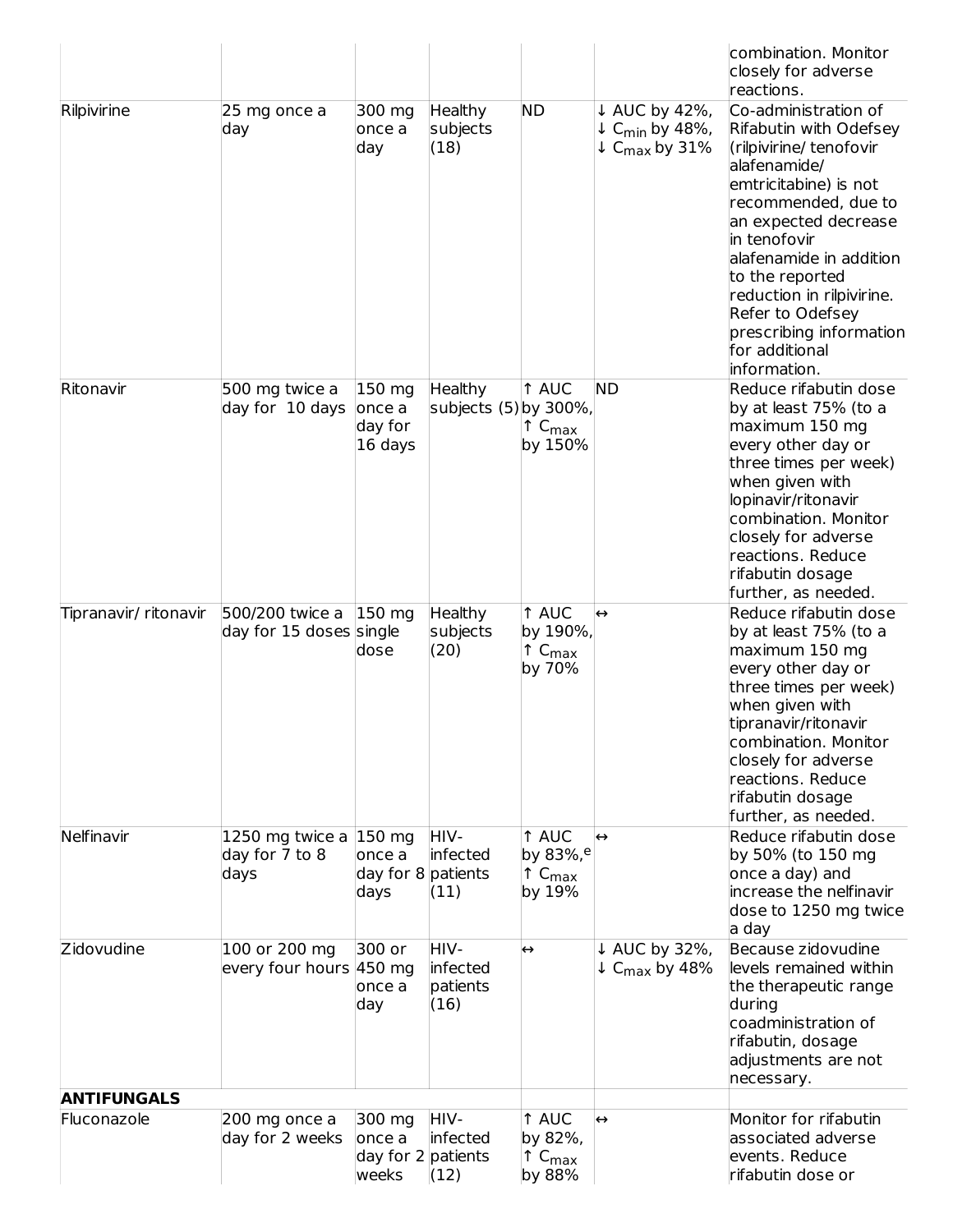| Posaconazole                                                 | 200 mg once a<br>day for 10 days                                           | 300 mg<br>once a<br>day for<br>17 days | Healthy<br>subjects (8) by 72%,      | 1 AUC<br>$\uparrow$ C <sub>max</sub><br>by 31%          | ↓ AUC by 49%,<br>$\downarrow$ C <sub>max</sub> by 43% | suspend rifabutin use<br>if toxicity is suspected.<br>If co-administration of<br>these two drugs<br>cannot be avoided,<br>patients should be<br>monitored for adverse<br>events associated with<br>rifabutin<br>administration, and<br>lack of posaconazole<br>efficacy.                                                                                                                                                                                  |
|--------------------------------------------------------------|----------------------------------------------------------------------------|----------------------------------------|--------------------------------------|---------------------------------------------------------|-------------------------------------------------------|-----------------------------------------------------------------------------------------------------------------------------------------------------------------------------------------------------------------------------------------------------------------------------------------------------------------------------------------------------------------------------------------------------------------------------------------------------------|
| Itraconazole                                                 | 200 mg once a<br>day                                                       | 300 mg<br>once a<br>day                | HIV-<br>Infected<br>patients (6)     | $\uparrow$ f                                            | ↓ AUC by 70%,<br>$\downarrow$ C <sub>max</sub> by 75% | If co-administration of<br>these two drugs<br>cannot be avoided,<br>patients should be<br>monitored for adverse<br>events associated with<br>rifabutin<br>administration, and<br>lack of itraconazole<br>efficacy. In a separate<br>study, one case of<br>uveitis was associated<br>with increased serum<br>rifabutin levels<br>following<br>co administration of<br>rifabutin (300 mg once<br>a day) with<br>itraconazole (600 to<br>900 mg once a day). |
| Voriconazole                                                 | 400 mg twice a<br>day for 7 days<br>(maintenance                           | 300 mg<br>once a<br>day for 7 subjects | Healthy<br>male                      | 1 AUC<br>by 331%, ~100%,<br>$\uparrow$ C <sub>max</sub> | 1 AUC by<br>$\uparrow$ C <sub>max</sub> by            | <b>CONTRAINDICATED</b>                                                                                                                                                                                                                                                                                                                                                                                                                                    |
|                                                              | dose)                                                                      | days                                   | (12)                                 | by 195%                                                 | $\sim$ 100% $^{\rm g}$                                |                                                                                                                                                                                                                                                                                                                                                                                                                                                           |
| <b>ANTI-PCP (Pneumocystis carinii pneumonia)</b>             |                                                                            |                                        |                                      |                                                         |                                                       |                                                                                                                                                                                                                                                                                                                                                                                                                                                           |
| Dapsone                                                      | 50 mg once a<br>day                                                        | 300 mg<br>once a<br>day                | HIV-<br>infected<br>patients<br>(16) | <b>ND</b>                                               | ↓ AUC by 27 to<br>40%                                 |                                                                                                                                                                                                                                                                                                                                                                                                                                                           |
| Sulfamethoxazole-<br>Trimethoprim                            | 800/160 mg                                                                 | 300 mg<br>once a<br>day                | HIV-<br>infected<br>patients<br>(12) | $\leftrightarrow$                                       | ↓ AUC by 15 to<br>20%                                 |                                                                                                                                                                                                                                                                                                                                                                                                                                                           |
| <b>ANTI-MAC (Mycobacterium avium intracellulare complex)</b> |                                                                            |                                        |                                      |                                                         |                                                       |                                                                                                                                                                                                                                                                                                                                                                                                                                                           |
| Azithromycin                                                 | 500 mg once a<br>day for 1 day,<br>then 250 mg<br>once a day for 9<br>days | 300 mg<br>once a<br>day                | Healthy<br>subjects (6)              | $\leftrightarrow$                                       | $\leftrightarrow$                                     |                                                                                                                                                                                                                                                                                                                                                                                                                                                           |
| Clarithromycin                                               | 500 mg twice a<br>day                                                      | 300 mg<br>once a<br>day                | HIV-<br>infected<br>patients<br>(12) | 1 AUC<br>by 75%                                         | ↓ AUC by 50%                                          | Monitor for rifabutin<br>associated adverse<br>events. Reduce dose<br>or suspend use of<br>rifabutin if toxicity is<br>suspected. Alternative<br>treatment for<br>clarithromycin should<br>be considered when<br>treating patients                                                                                                                                                                                                                        |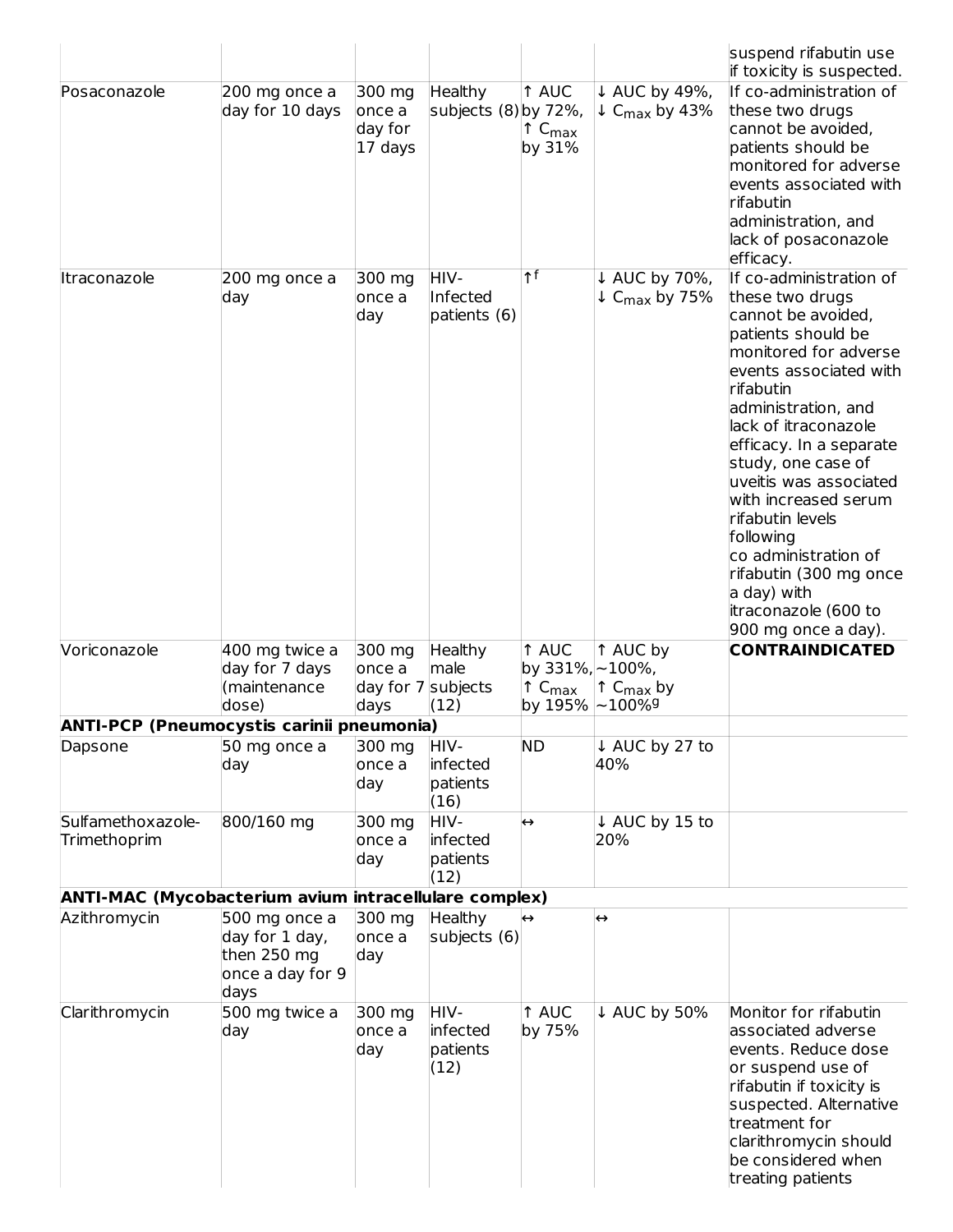|                                                                     |                            |                                              |                                              |           |                                                                                    | receiving rifabutin                                                                               |
|---------------------------------------------------------------------|----------------------------|----------------------------------------------|----------------------------------------------|-----------|------------------------------------------------------------------------------------|---------------------------------------------------------------------------------------------------|
| <b>ANTI-TB (Tuberculosis)</b>                                       |                            |                                              |                                              |           |                                                                                    |                                                                                                   |
| Ethambutol                                                          | 1200 mg                    | 300 mg<br>lonce a<br>day for $7(10)$<br>days | <b>Healthy</b><br>subjects                   | <b>ND</b> | $\leftrightarrow$                                                                  |                                                                                                   |
| Isoniazid                                                           | 300 mg                     | 300 mg<br>lonce a<br>day for 7<br>days       | <b>Healthy</b><br>subjects (6)               | <b>ND</b> | $\leftrightarrow$                                                                  |                                                                                                   |
| <b>OTHER</b>                                                        |                            |                                              |                                              |           |                                                                                    |                                                                                                   |
| Methadone                                                           | 20 to 100 mg<br>once a day | 300 mg<br>lonce a<br>day for<br>13 days      | HIV-<br>infected<br>patients<br>(24)         | <b>ND</b> | $\leftrightarrow$                                                                  |                                                                                                   |
| Ethinylestradiol (EE)/ 35 mg EE / 1 mg 300 mg<br>Norethindrone (NE) | NE X 21 days               | lonce a<br>day for<br>10 days                | <b>Healthy</b><br>female<br>subjects<br>(22) | <b>ND</b> | $EE: \downarrow AUC$ by<br>35%,<br>$\downarrow$ Cmax by 20%<br>NE: ↓ AUC by<br>46% | Patients should be<br>advised to use<br>additional or alternative<br>methods of<br>contraception. |
| Theophylline                                                        | 5 mg/kg                    | 300 mg<br>for $14$<br>days                   | <b>Healthy</b><br>subjects<br>(11)           | <b>ND</b> | $\leftrightarrow$                                                                  |                                                                                                   |

↑ indicates increase; ↓ indicates decrease; ↔ indicates no significant change ND -No Data

AUC -Area under the Concentration vs. Time Curve; C<sub>max</sub> -Maximum serum concentration; C<sub>min</sub> –

Minimum serum concentration <sup>a</sup> compared to rifabutin 300 mg once a day alone

<sup>b</sup> compared to historical control (fosamprenavir/ritonavir 700/100 mg twice a day)

<sup>c</sup> also taking zidovudine 500 mg once a day

 $^{\text{d}}$  compared to rifabutin 150 mg once a day alone

<sup>e</sup> compared to rifabutin 300 mg once a day alone

<sup>f</sup> data from a case report

<sup>g</sup> compared to voriconazole 200 mg twice a day alone

# **Other drugs**

The structurally similar drug, rifampin, is known to reduce the plasma concentrations of a number of other drugs (see prescribing information for rifampin). Although a weaker enzyme inducer than rifampin, rifabutin may be expected to have some effect on those drugs as well.

# **Carcinogenesis, Mutagenesis, Impairment of Fertility**

Long-term carcinogenicity studies were conducted with rifabutin in mice and in rats. Rifabutin was not carcinogenic in mice at doses up to 180 mg/kg/day, or approximately 36 times the recommended human daily dose. Rifabutin was not carcinogenic in the rat at doses up to 60 mg/kg/day, about 12 times the recommended human dose.

Rifabutin was not mutagenic in the bacterial mutation assay (Ames Test) using both rifabutin-susceptible and resistant strains. Rifabutin was not mutagenic in *Schizosaccharomyces pombe*  $P_{1}$  and was not genotoxic in V-79 Chinese hamster cells, human lymphocytes *in vitro*, or mouse bone marrow cells *in vivo*.

Fertility was impaired in male rats given 160 mg/kg (32 times the recommended human daily dose).

# **Pregnancy**

Rifabutin should be used in pregnant women only if the potential benefit justifies the potential risk to the fetus. There are no adequate and well-controlled studies in pregnant or breastfeeding women.

Reproduction studies have been carried out in rats and rabbits given rifabutin using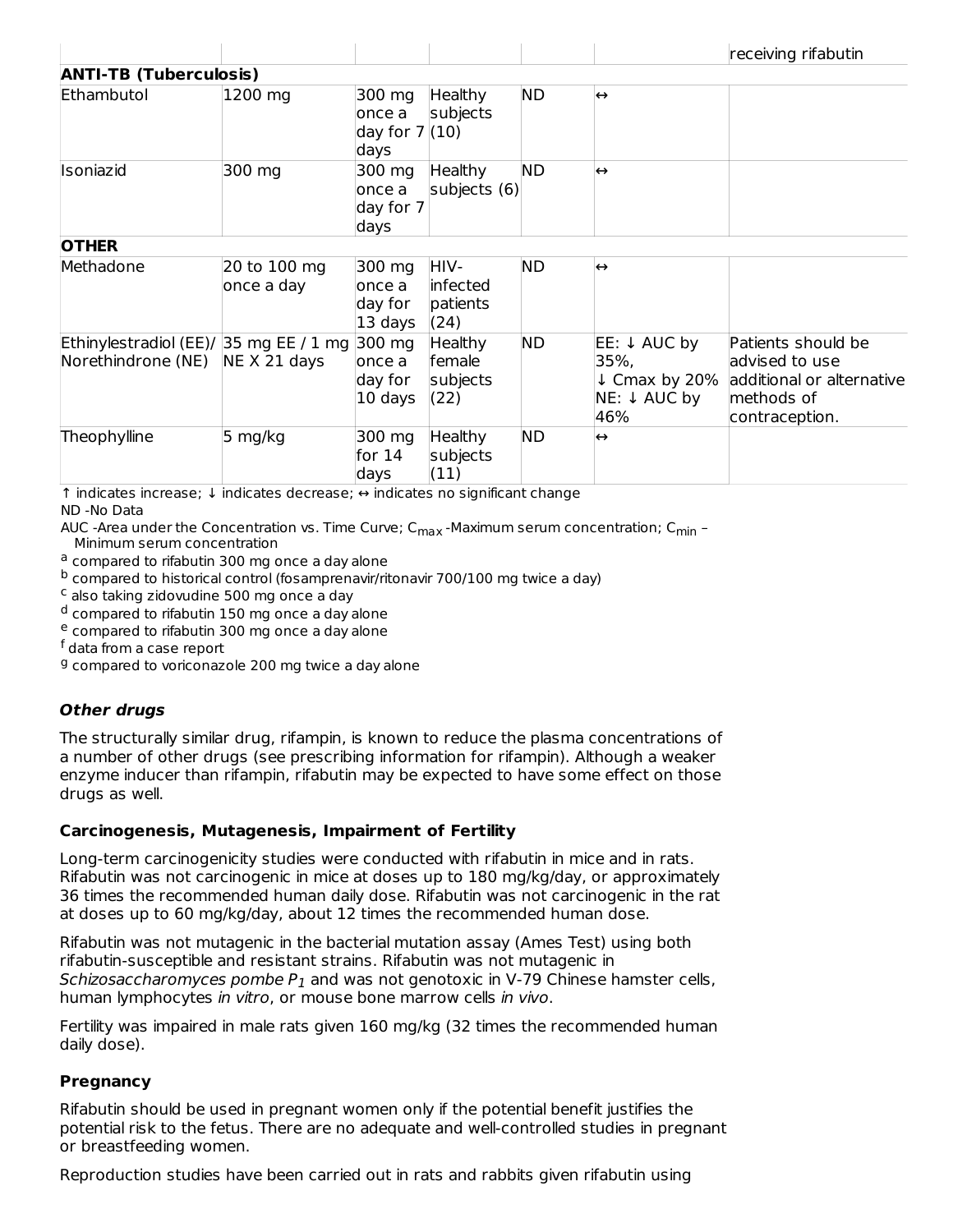dose levels up to 200 mg/kg (about 6 to 13 times the recommended human daily dose based on body surface area comparisons). No teratogenicity was observed in either species. In rats, given 200 mg/kg/day, (about 6 times the recommended human daily dose based on body surface area comparisons), there was a decrease in fetal viability. In rats, at 40 mg/kg/day (approximately equivalent to the recommended human daily dose based on body surface area comparisons), rifabutin caused an increase in fetal skeletal variants. In rabbits, at 80 mg/kg/day (about 5 times the recommended human daily dose based on body surface area comparisons), rifabutin caused maternotoxicity and increase in fetal skeletal anomalies. Because animal reproduction studies are not always predictive of human response, rifabutin should be used in pregnant women only if the potential benefit justifies the potential risk to the fetus.

# **Nursing Mothers**

It is not known whether rifabutin is excreted in human milk. Because many drugs are excreted in human milk and because of the potential for serious adverse reactions in nursing infants, a decision should be made whether to discontinue nursing or discontinue the drug, taking into account the importance of the drug to the mother.

# **Pediatric Use**

Safety and effectiveness of rifabutin for prophylaxis of MAC in children have not been established. Limited safety data are available from treatment use in 22 HIV-positive children with MAC who received rifabutin in combination with at least two other antimycobacterials for periods from 1 to 183 weeks. Mean doses (mg/kg) for these children were: 18.5 (range 15.0 to 25.0) for infants 1 year of age, 8.6 (range 4.4 to 18.8) for children 2 to 10 years of age, and 4.0 (range 2.8 to 5.4) for adolescents 14 to 16 years of age. There is no evidence that doses greater than 5 mg/kg daily are useful. Adverse experiences were similar to those observed in the adult population, and included leukopenia, neutropenia and rash. In addition, corneal deposits have been observed in some patients during routine ophthalmologic surveillance of HIV-positive pediatric patients receiving rifabutin as part of a multiple-drug regimen for MAC prophylaxis. These are tiny, almost transparent, asymptomatic peripheral and central corneal deposits which do not impair vision. Doses of rifabutin may be administered mixed with foods such as applesauce.

# **Geriatric Use**

Clinical studies of rifabutin did not include sufficient numbers of subjects aged 65 and over to determine whether they respond differently from younger subjects. Other reported clinical experience has not identified differences in responses between the elderly and younger patients. In general, dose selection for an elderly patient should be cautious, usually starting at the low end of the dosing range, reflecting the greater frequency of decreased hepatic, renal, or cardiac function, and of concomitant disease or other drug therapy (see Clinical Pharmacology).

# **ADVERSE REACTIONS**

# **Adverse Reactions from Clinical Trials**

Rifabutin capsules were generally well tolerated in the controlled clinical trials. Discontinuation of therapy due to an adverse event was required in 16% of patients receiving rifabutin, compared to 8% of patients receiving placebo in these trials. Primary reasons for discontinuation of rifabutin were rash (4% of treated patients), gastrointestinal intolerance (3%), and neutropenia (2%).

The following table enumerates adverse experiences that occurred at a frequency of 1% or greater, among the patients treated with rifabutin in studies 023 and 027.

### **Table 3: Clinical Adverse Experiences Reported in ≥ 1% of Patients Treated With Rifabutin**

| Advarce ovent | <b>Rifabutin</b> | <b>Placebo</b> |  |  |
|---------------|------------------|----------------|--|--|
|               |                  |                |  |  |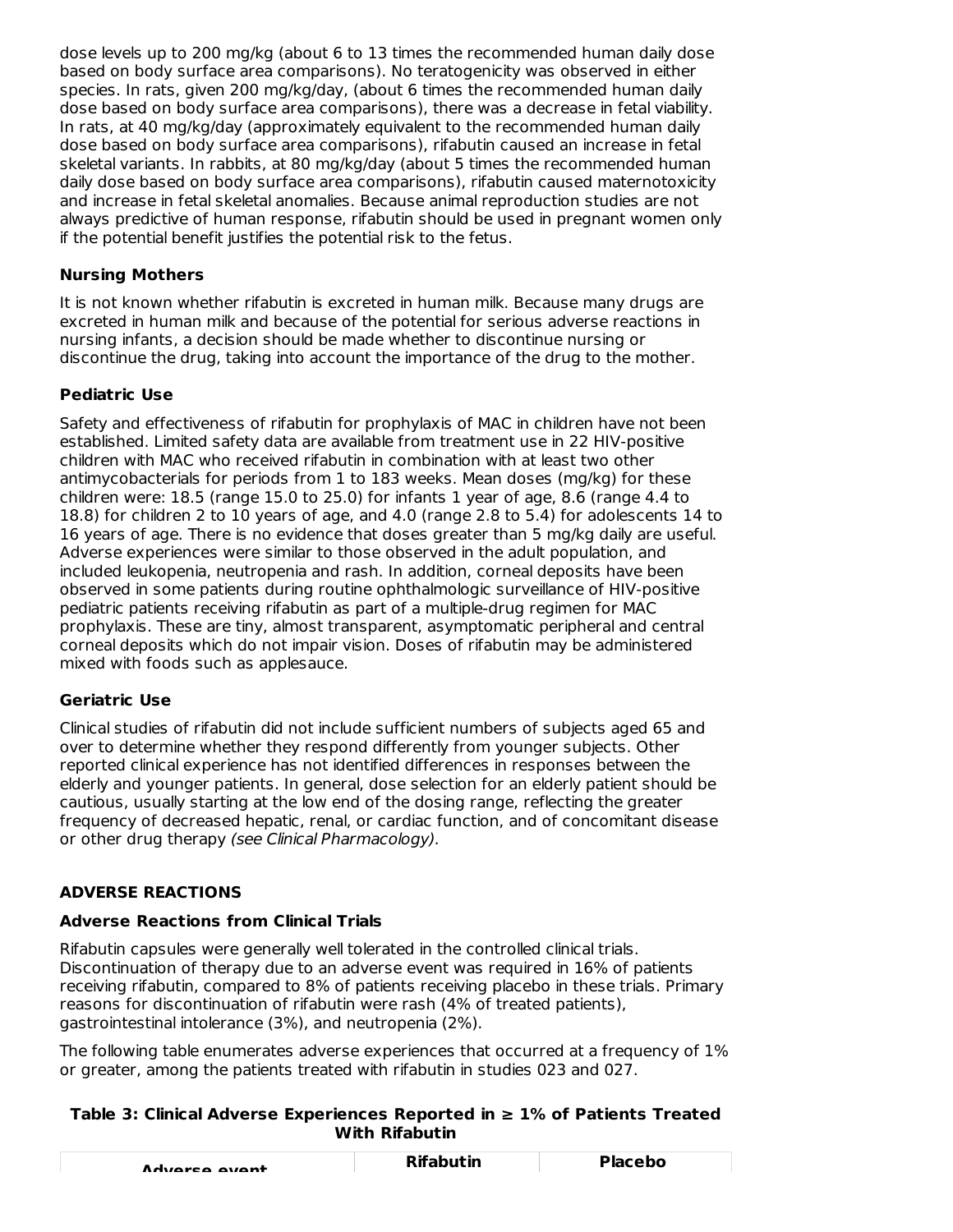| <b>AUVEISE CVEIIL</b>             | $(N = 566) %$  | $(N = 580) %$  |  |  |
|-----------------------------------|----------------|----------------|--|--|
| <b>Body as a whole</b>            |                |                |  |  |
| Abdominal pain                    | 4              | 3              |  |  |
| Asthenia                          | 1              | 1              |  |  |
| Chest pain                        | 1              | 1              |  |  |
| Fever                             | $\overline{2}$ | 1              |  |  |
| Headache                          | 3              | 5              |  |  |
| Pain                              | $\mathbf 1$    | $\overline{2}$ |  |  |
| <b>Blood and lymphatic system</b> |                |                |  |  |
| Leucopenia                        | 10             | $\overline{7}$ |  |  |
| Anemia                            | 1              | $\overline{2}$ |  |  |
| Digestive system                  |                |                |  |  |
| Anorexia                          | 2              | $\overline{2}$ |  |  |
| Diarrhea                          | 3              | 3              |  |  |
| Dyspepsia                         | 3              | 1              |  |  |
| Eructation                        | 3              | $\mathbf 1$    |  |  |
| Flatulence                        | $\overline{2}$ | 1              |  |  |
| Nausea                            | 6              | 5              |  |  |
| Nausea and vomiting               | 3              | $\overline{2}$ |  |  |
| Vomiting                          | $\mathbf{1}$   | $\mathbf{1}$   |  |  |
| Musculoskeletal system            |                |                |  |  |
| Myalgia                           | $\overline{2}$ | $\mathbf 1$    |  |  |
| Nervous system                    |                |                |  |  |
| Insomnia                          | 1              | 1              |  |  |
| <b>Skin and appendages</b>        |                |                |  |  |
| Rash                              | 11             | 8              |  |  |
| <b>Special senses</b>             |                |                |  |  |
| Taste perversion                  | 3              | 1              |  |  |
| <b>Urogenital system</b>          |                |                |  |  |
| Discolored urine                  | 30             | 6              |  |  |

### **Clinical Adverse Events Reported In <1% of Patients Who Received Rifabutin**

Considering data from the 023 and 027 pivotal trials, and from other clinical studies, rifabutin appears to be a likely cause of the following adverse events which occurred in less than 1% of treated patients: flu-like syndrome, hepatitis, hemolysis, arthralgia, myositis, chest pressure or pain with dyspnea, skin discoloration, thrombocytopenia, pancytopenia and jaundice.

The following adverse events have occurred in more than one patient receiving rifabutin, but an etiologic role has not been established: seizure, paresthesia, aphasia, confusion, and non-specific T wave changes on electrocardiogram.

When rifabutin was administered at doses from 1050 mg/day to 2400 mg/day, generalized arthralgia and uveitis were reported. These adverse experiences abated when rifabutin was discontinued.

Mild to severe, reversible uveitis has been reported less frequently when rifabutin is used at 300 mg as monotherapy in MAC prophylaxis versus rifabutin in combination with clarithromycin for MAC treatment (see also Warnings).

Uveitis has been infrequently reported when rifabutin is used at 300 mg/day as monotherapy in MAC prophylaxis of HIV-infected persons, even with the concomitant use of fluconazole and/or macrolide antibacterials. However, if higher doses of rifabutin are administered in combination with these agents, the incidence of uveitis is higher.

Patients who developed uveitis had mild to severe symptoms that resolved after treatment with corticosteroids and/or mydriatic eye drops; in some severe cases, however, resolution of symptoms occurred after several weeks.

When uveitis occurs, temporary discontinuance of rifabutin and ophthalmologic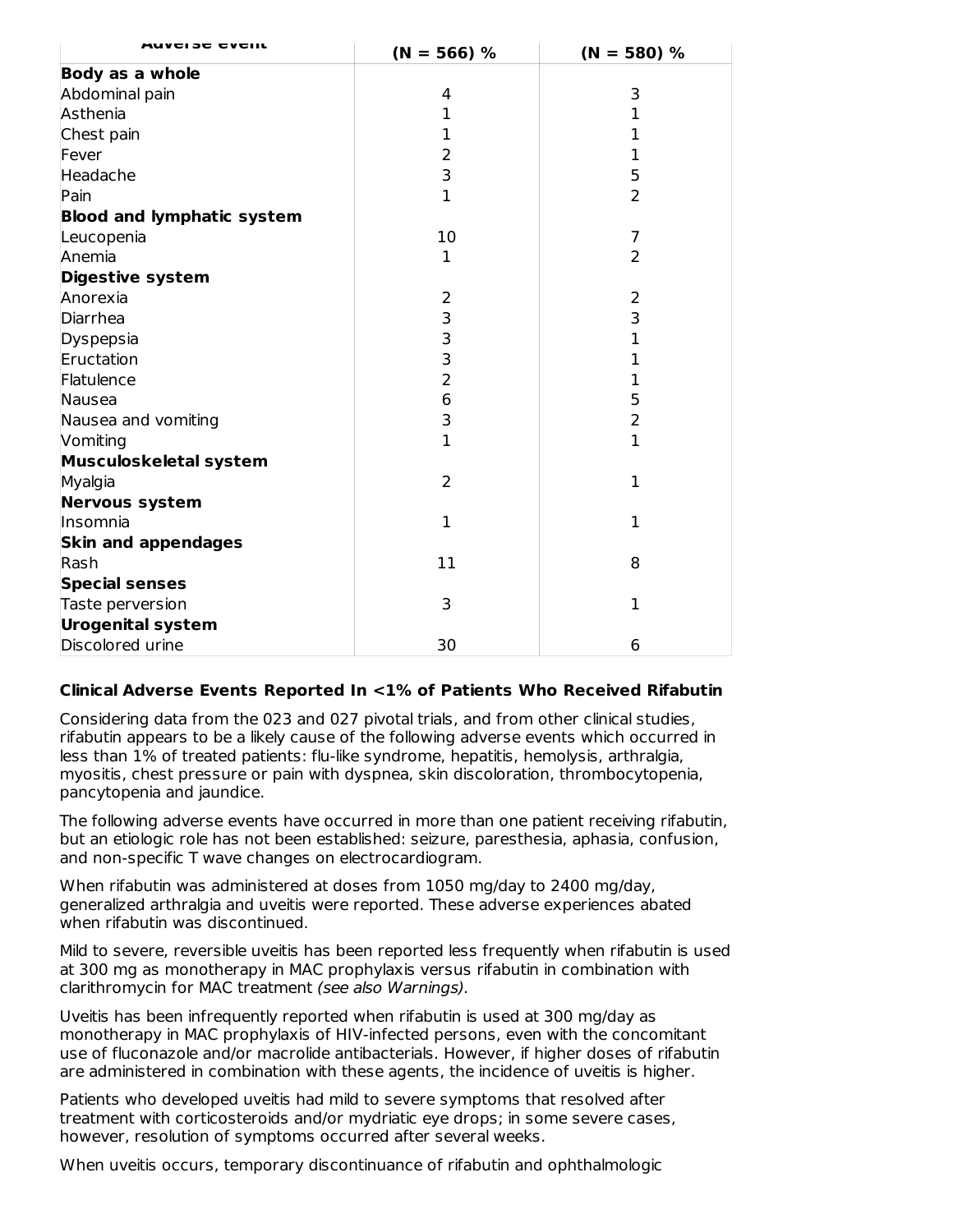evaluation are recommended. In most mild cases, rifabutin may be restarted; however, if signs or symptoms recur, use of rifabutin should be discontinued (Morbidity and Mortality Weekly Report, September 9, 1994).

Corneal deposits have been reported during routine ophthalmologic surveillance of some HIV-positive pediatric patients receiving rifabutin as part of a multiple drug regimen for MAC prophylaxis. The deposits are tiny, almost transparent, asymptomatic peripheral and central corneal deposits, and do not impair vision.

The following table enumerates the changes in laboratory values that were considered as laboratory abnormalities in Studies 023 and 027.

| <b>Laboratory abnormalities</b>             | <b>Rifabutin</b><br>$(n = 566)$ % | <b>Placebo</b><br>$(n = 580) %$ |  |  |
|---------------------------------------------|-----------------------------------|---------------------------------|--|--|
| <b>Chemistry</b>                            |                                   |                                 |  |  |
| Increased alkaline phosphatase <sup>1</sup> | ${<}1$                            | 3                               |  |  |
| Increased SGOT <sup>2</sup>                 |                                   | 12                              |  |  |
| Increased SGPT <sup>2</sup>                 | 9                                 | 11                              |  |  |
| Hematology                                  |                                   |                                 |  |  |
| Anemia <sup>3</sup>                         | 6                                 |                                 |  |  |
| Eosinophilia                                |                                   |                                 |  |  |
| Leukopenia <sup>4</sup>                     | 17                                | 16                              |  |  |
| Neutropenia <sup>5</sup>                    | 25                                | 20                              |  |  |
| Thrombocytopenia <sup>6</sup>               | 5                                 | 4                               |  |  |

**Table 4: Percentage of Patients With Laboratory Abnormalities**

Includes grades 3 or 4 toxicities as specified:

- $1$  All values  $>$ 450 U/L
- $2$  All values  $>$ 150 U/L

 $3$  All hemoglobin values  $< 8.0$  g/dL

 $^4$  All WBC values  $< 1,500/m$ m

 $^5$  All ANC values  $<$  750/mm

 $^6$  All platelet count values  $< 50,000$ /mm

The incidence of neutropenia in patients treated with rifabutin was significantly greater than in patients treated with placebo ( $p = 0.03$ ). Although thrombocytopenia was not significantly more common among patients treated with rifabutin in these trials, rifabutin has been clearly linked to thrombocytopenia in rare cases. One patient in Study 023 developed thrombotic thrombocytopenic purpura, which was attributed to rifabutin.

# **Adverse Reactions from Post-Marketing Experience**

Adverse reactions identified through post-marketing surveillance by system organ class (SOC) are listed below:

# **Blood and lymphatic system disorders**

White blood cell disorders (including agranulocytosis, lymphopenia, granulocytopenia, neutropenia, white blood cell count decreased, neutrophil count decreased), platelet count decreased.

# **Immune system disorders**

Hypersensitivity, bronchospasm, rash, and eosinophilia.

### **Gastrointestinal disorders**

Clostridioides difficile colitis/ Clostridioides difficile associated diarrhea.

Pyrexia, rash and other hypersensitivity reactions such as eosinophilia and bronchospasm might occur, as has been seen with other antibacterials.

A limited occurrence of skin discoloration has been reported.

# **Severe cutaneous adverse reactions (SCARs):**

Rifabutin has been associated with the occurrence of DRESS as well as other SCARs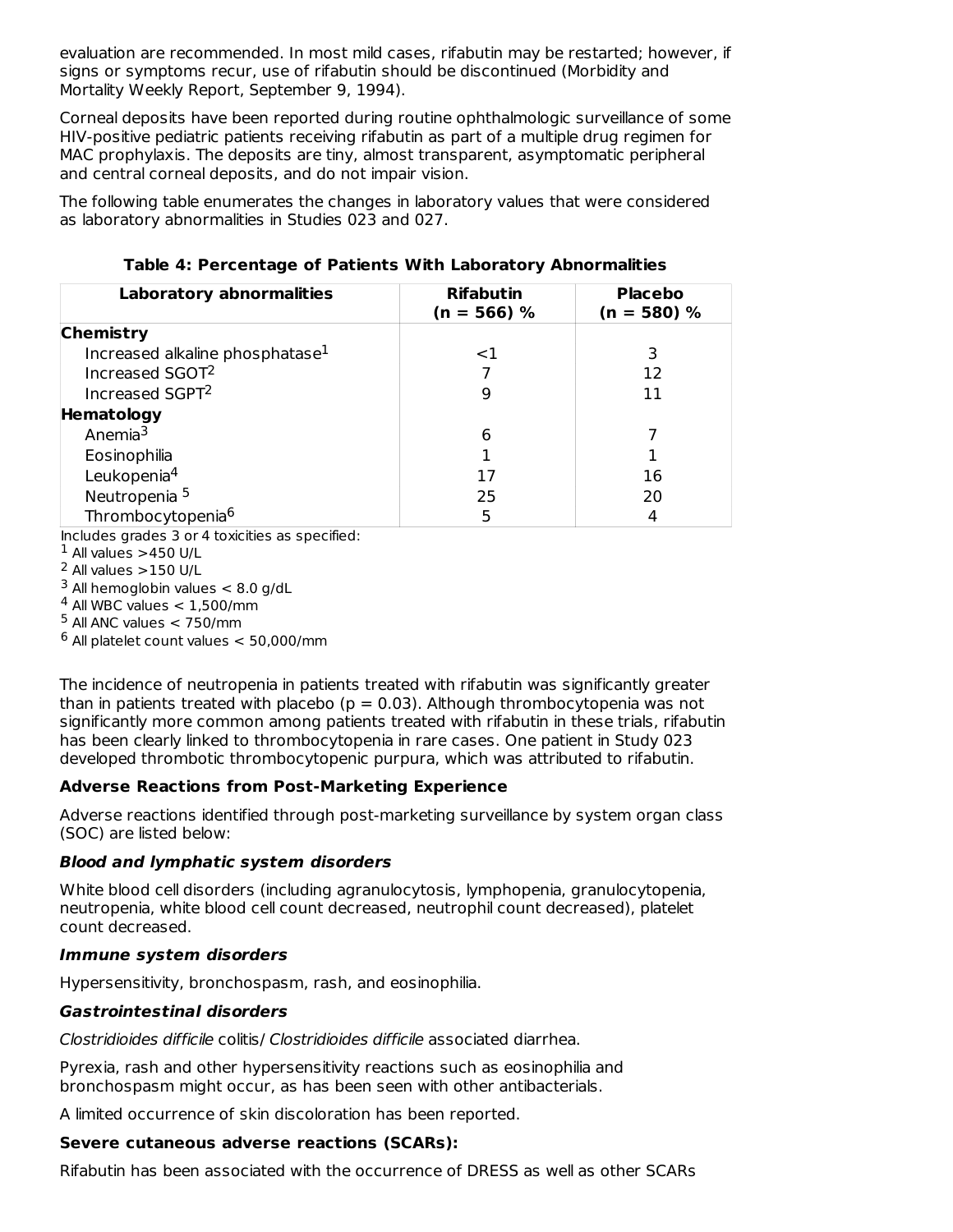such as SJS, TEN, and AGEP (see **WARNINGS**).

# **Rifamycin hypersensitivity reactions**

Hypersensitivity to rifamycins have been reported including flu-like symptoms, bronchospasm, hypotension, urticaria, angioedema, conjunctivitis, thrombocytopenia or neutropenia.

### **To report SUSPECTED ADVERSE REACTIONS, contact Lupin Pharmaceuticals, Inc. at 1-800-399-2561 or FDA at 1-800-FDA-1088 or www.fda.gov/medwatch.**

# **ANIMAL TOXICOLOGY**

Liver abnormalities (increased bilirubin and liver weight) occurred in mice, rats and monkeys at doses (respectively) 0.5, 1, and 3 times the recommended human daily dose based on body surface area comparisons. Testicular atrophy occurred in baboons at doses 2 times the recommended human dose based on body surface area comparisons, and in rats at doses 6 times the recommended human daily dose based on body surface area comparisons.

# **OVERDOSAGE**

No information is available on accidental overdosage in humans.

# **Treatment**

While there is no experience in the treatment of overdose with rifabutin capsules, clinical experience with rifamycins suggests that gastric lavage to evacuate gastric contents (within a few hours of overdose), followed by instillation of an activated charcoal slurry into the stomach, may help absorb any remaining drug from the gastrointestinal tract.

Rifabutin is 85% protein bound and distributed extensively into tissues (Vss:8 to 9 L/kg). It is not primarily excreted via the urinary route (less than 10% as unchanged drug); therefore, neither hemodialysis nor forced diuresis is expected to enhance the systemic elimination of unchanged rifabutin from the body in a patient with an overdose of rifabutin.

# **DOSAGE AND ADMINISTRATION**

It is recommended that rifabutin capsules USP be administered at a dose of 300 mg once daily. For those patients with propensity to nausea, vomiting, or other gastrointestinal upset, administration of rifabutin at doses of 150 mg twice daily taken with food may be useful.

For patients with severe renal impairment (creatinine clearance less than 30 mL/min), consider reducing the dose of rifabutin by 50%, if toxicity is suspected. No dosage adjustment is required for patients with mild to moderate renal impairment. Reduction of the dose of rifabutin may also be needed for patients receiving concomitant treatment with certain other drugs *(see Precautions-Drug Interactions)*.

Mild hepatic impairment does not require a dose modification. The pharmacokinetics of rifabutin in patients with moderate and severe hepatic impairment is not known.

# **HOW SUPPLIED**

Rifabutin Capsules USP are supplied as size '0' capsules having opaque red-brown cap imprinted with 'LU' in white ink and opaque red-brown body imprinted with 'R01' in white ink, containing red-violet granular powder equivalent to 150 mg of rifabutin USP.

Rifabutin Capsules USP are available as follows:

Bottles of 60 capsules - NDC 68180-285-07

Bottles of 100 capsules - NDC 68180-285-01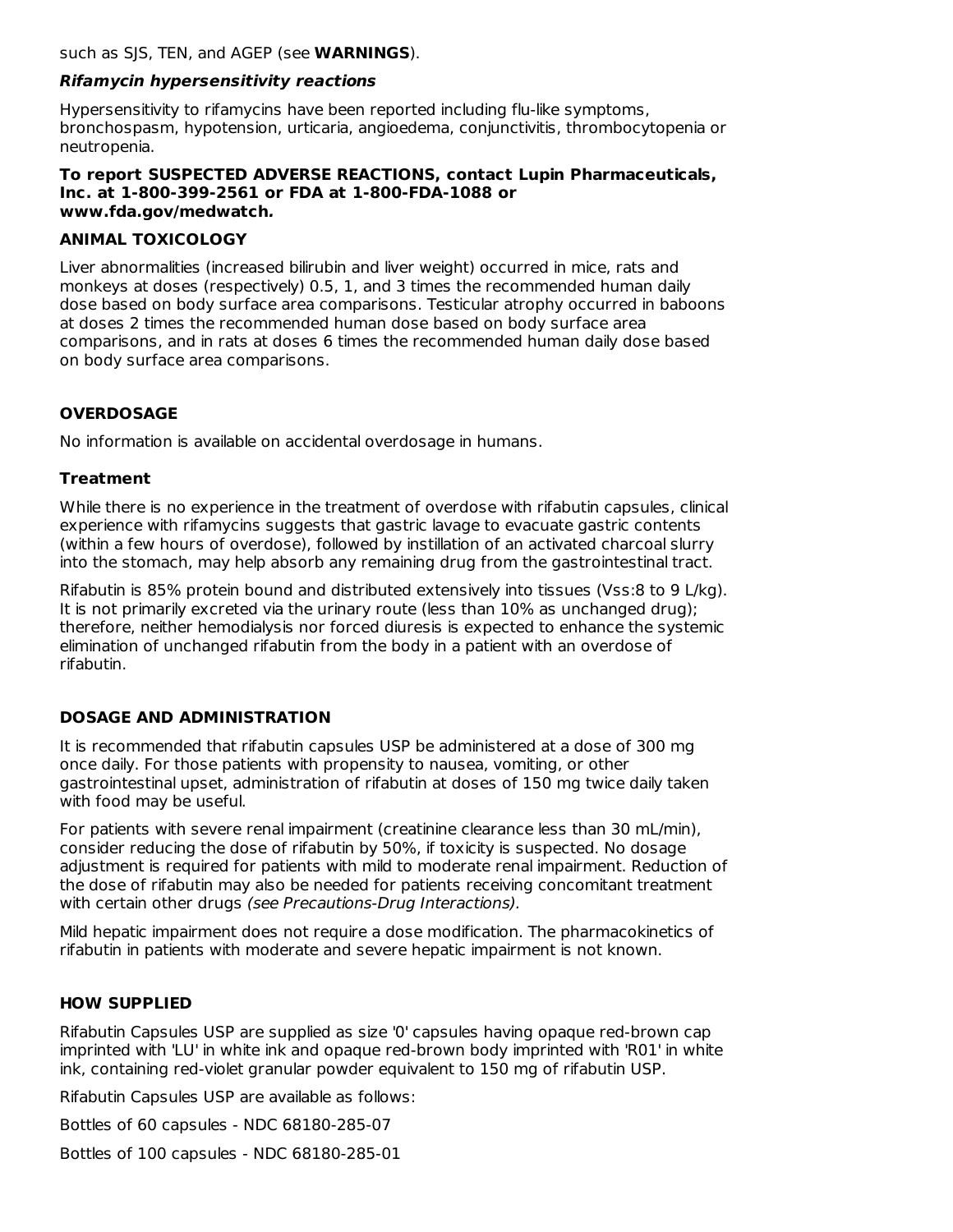Store at 25°C (77°F); excursions permitted to 15 to 30°C (59 to 86°F) [see USP Controlled Room Temperature].

Keep tightly closed and dispense in a tight container as defined in the USP. Protect from light and from excessive heat.

Manufactured for:

#### **Lupin Pharmaceuticals, Inc.**

Baltimore, Maryland 21202

United States

Manufactured by:

#### **Lupin Limited**

Aurangabad 431 210 INDIA Revised: November 2021 **ID#: 267681** Rifabutin Capsules USP, 150 mg NDC 68180-285-01 A Bottle Label containing 100 capsules



| <b>RIFABUTIN</b><br>rifabutin capsule                      |                         |                           |                  |  |                 |  |
|------------------------------------------------------------|-------------------------|---------------------------|------------------|--|-----------------|--|
|                                                            |                         |                           |                  |  |                 |  |
| <b>Product Information</b>                                 |                         |                           |                  |  |                 |  |
| <b>Product Type</b>                                        | HUMAN PRESCRIPTION DRUG | <b>Item Code (Source)</b> |                  |  | NDC:68180-285   |  |
| <b>Route of Administration</b>                             |                         |                           |                  |  |                 |  |
|                                                            |                         |                           |                  |  |                 |  |
| <b>Active Ingredient/Active Moiety</b>                     |                         |                           |                  |  |                 |  |
|                                                            | <b>Ingredient Name</b>  | <b>Basis of Strength</b>  |                  |  | <b>Strength</b> |  |
| RIFABUTIN (UNII: 1W306TDA6S) (RIFABUTIN - UNII:1W306TDA6S) |                         |                           | <b>RIFABUTIN</b> |  | 150 mg          |  |
|                                                            |                         |                           |                  |  |                 |  |
| <b>Inactive Ingredients</b>                                |                         |                           |                  |  |                 |  |
|                                                            | <b>Ingredient Name</b>  |                           |                  |  | <b>Strength</b> |  |
| CROSPOVIDONE (35 .MU.M) (UNII: 40UAA97IT9)                 |                         |                           |                  |  |                 |  |